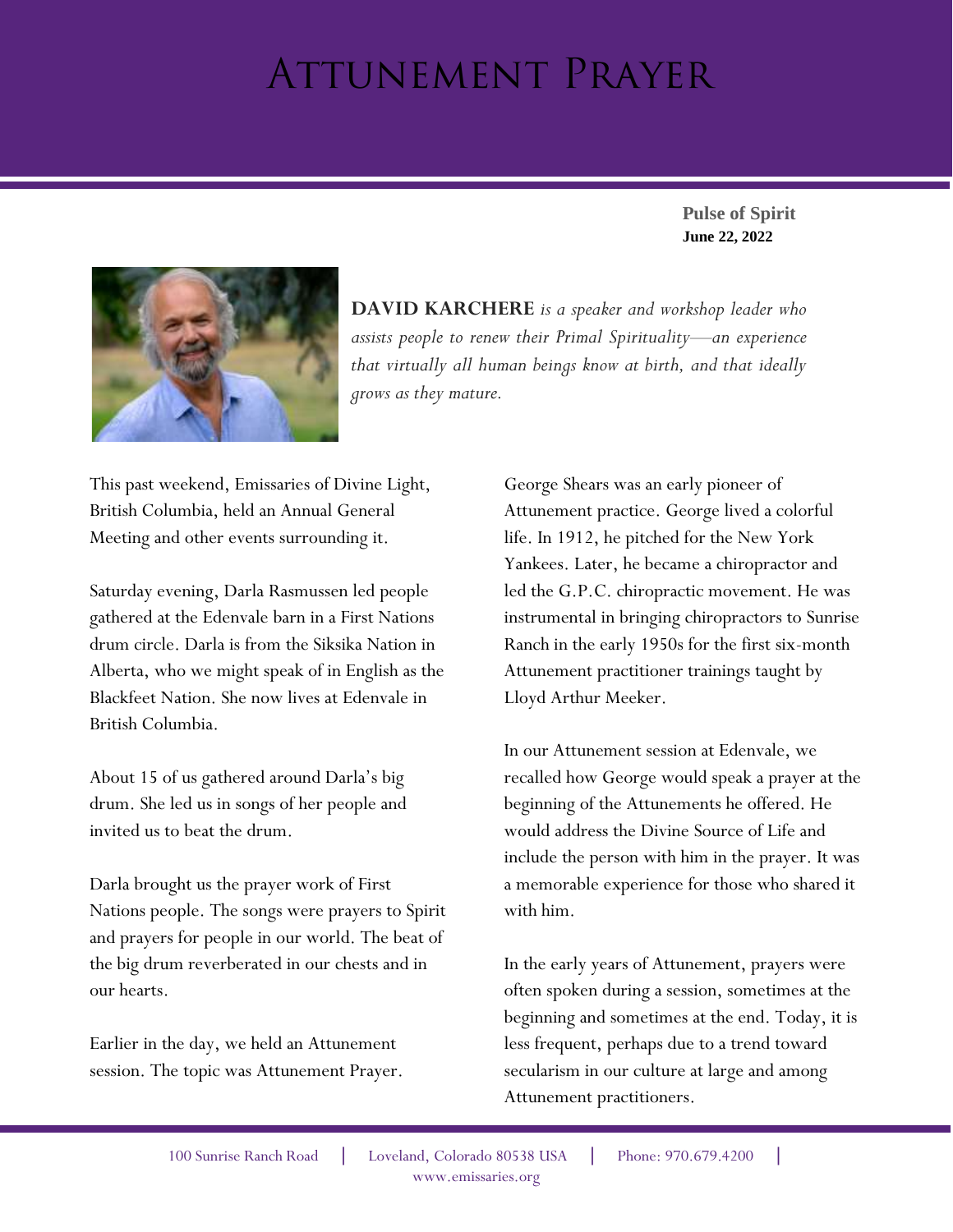Any of us who have offered a spoken prayer during an Attunement can likely report an intensification of healing current during the prayer. You can feel it in your chest, flowing out through your arms and hands. You can feel a rise in the energy level within the vibrational bubble you share with the other person.

In some facets of Western culture, prayer is familiar. And in some religious traditions, the words of the prayer are precisely prescribed. The same words are spoken over and over again. That can become powerful for practitioners. That power is readily apparent at a Sufi Zikr, for instance.

Other prayer practices may follow certain guidelines or doctrines but leave the words of the prayer to the person speaking it.

How is it for you? How are you doing in the prayer department?

Lloyd Arthur Meeker, who founded the practice of Attunement, spoke about being of service to another person as a vibrational conversation. We could expand that and say *life* is a vibrational conversation. While we interact with other people in whatever way we do from an outer standpoint, there is an energetic exchange. We are in the middle of that right now, as I write these words and as you read them. Beyond the plain meaning of the words, there is a vibrational conversation. I am saying something to you in these words themselves, but I am saying something to you that is beyond the words I am

writing. And actually, I want you to hear *that* more than I want you to understand the words on the page.

So what are we saying behind our words in everyday life? And what are the words we say to ourselves in the vibrational conversation? Do we dare say them out loud? Or even entertain them in our own thoughts?

There are some words we might think to ourselves that we might not speak in the social context of the world in which we live. Are there things you think that are like that? They could be very loving things. For instance, do you ever think to yourself as you look at someone, *I love you to bits?* 

In a social situation, that could be highly misinterpreted, depending upon the circumstance. So it is not always proper to give voice to the vibrational conversation we are having. But we can participate powerfully in that conversation, nonetheless.

Sharing Attunement is like that. What comes up for us consciously when we share Attunement? What are the prayers of our heart for that person?

I say, *No prayer, no Attunement.* I am not now referring particularly to spoken prayer. I am speaking of the prayers of the heart and of the spirit. No prayer, and, as someone put it, you have an exchange of body heat and not much more.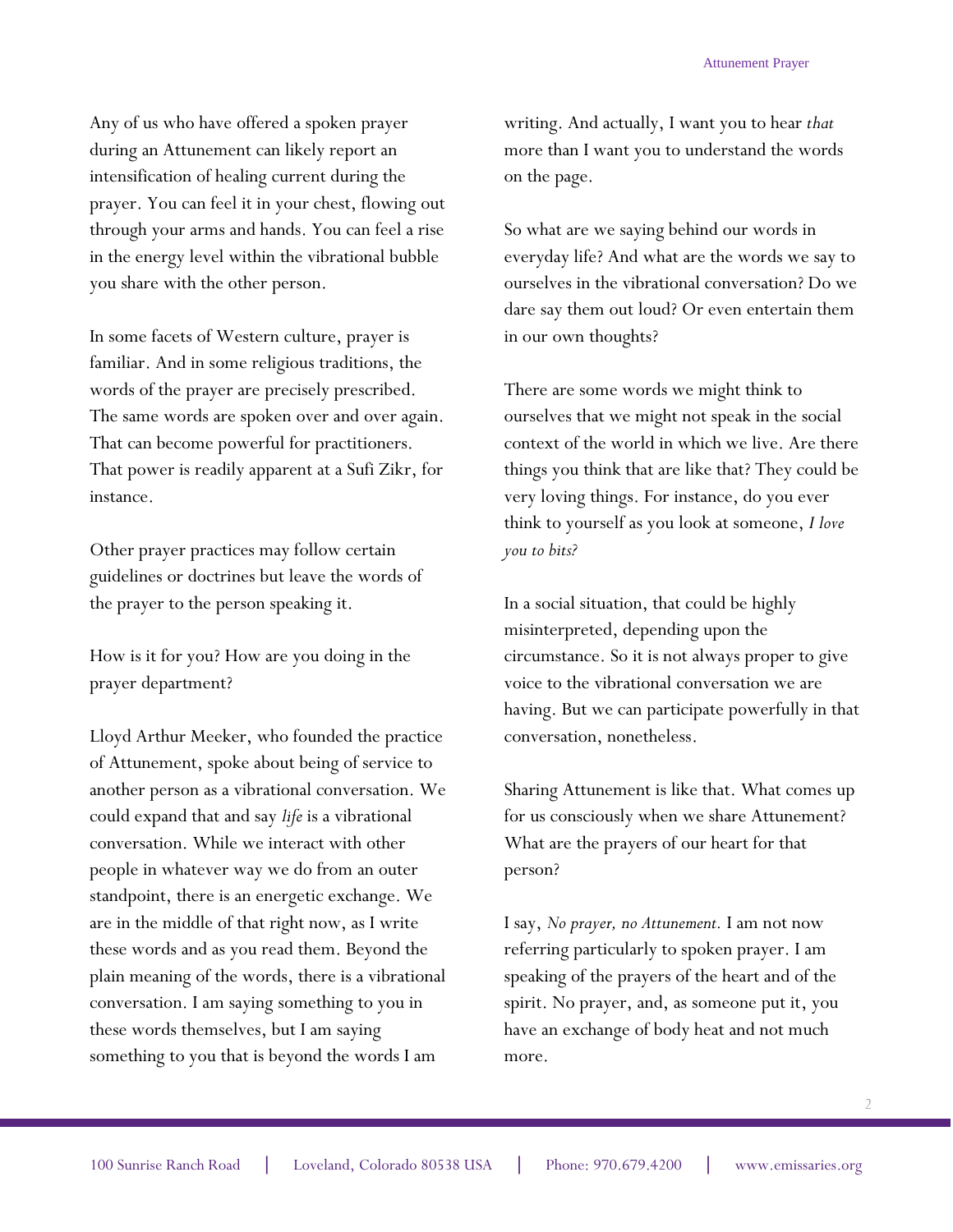The power of prayer is behind the Attunement. And what is the power of prayer?

It may be an oversimplification, but I see prayer going in two directions. There is a prayer upward to the reality that transcends our immediate human experience. We are not only connected to all that, we are part of it. And still, from the standpoint of each of us as a human being, there is an opening to that larger dimension of reality. So, there is a prayer that opens us as a portal of heaven. Heaven is the home for Divine Being. A prayer upward is a prayer to Divine Being.

Then there is the dimension of prayer that is praying over what is in our world. In the drumming we did, Darla asked us to have compassion for ourselves. That is a good starting point in our prayer for the world. And then, there are our prayers for people in our life. I think of these words from the popular song "The Prayer," by David Foster, Carole Bayer Sager, Alberto Testa, and Tony Renis:

*I pray you'll be our eyes, And watch us where we go, And help us to be wise In times when we don't know. Let this be our prayer when we lose our way, Lead us to a place, Guide us with your grace, To a place where we'll be safe.*

There are many prayers I say to myself that I do not speak out loud. In many cases, those prayers could be highly misinterpreted. A prayer can be a deep-felt invitation. Such things can be taken personally, as if they were a judgment.

## *Come home.*

If you said it out loud, a person might say to themselves, *What do you think? I'm homeless? I'm just wandering around?*

*Come to this place of peace.*

And a person might think, *Are you telling me I'm overstressed?* 

That is part of what we deal with in the social world in which we live. We sometimes dance around each other because we do not want to say anything that could be taken the wrong way. We are polite with each other, and the powerful things that should be said aren't for fear of coming off as socially awkward or being misunderstood.

There is a place for social graces, so I am not putting that down. But still, when do we get to say what we really mean and what we really feel? What we really want for other people? We could at least say it to ourselves, couldn't we? *I want the best for you. I want you to flourish in your life.*

I think of Jesus' prayer:

*I pray…that thou shouldest keep them from the evil.*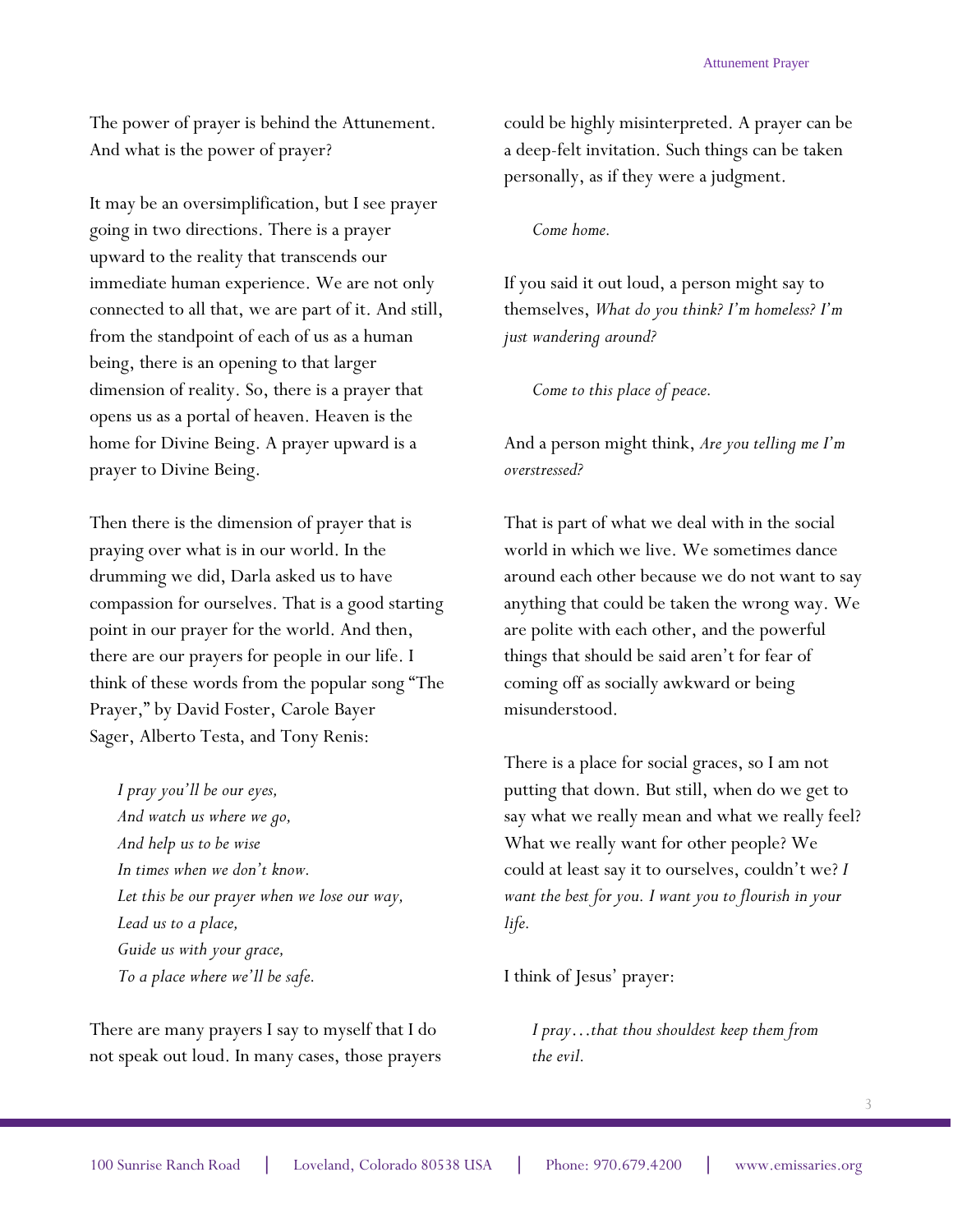You could interpret that in all kinds of ways. If you are superstitious, you could interpret it as saving people from the devil. Some people think of it that way. I do not. But I do pray that people don't lose their way or get mixed up in things they have no business getting mixed up in. I pray they don't walk down paths that are no good for them.

Do you pray for that for people sometimes, in your heart?

*Please do not go there. Please, please, come back to who you are. Come home. Be yourself. Be in the place where you know health and vitality. Be in a place in yourself where you flourish. Please, come home.*

If you say out loud to someone, "You are going down a wrong path," you are very apt to be misunderstood or rejected. And sometimes you just have to say it. It can be a statement of love. You do not know where it will go for the person. Possibly, they are not going to like you very much for a while after you say it.

I had an experience like that with someone I love very much. It took fifteen years before they stopped smarting from what I said. At some point during the fifteen years, I realized what was happening. I realized that what I had said was working in them. And I could be at peace with what it created socially between us, as much as it hurt. I cared more about them than I did about my relationship with them. And after fifteen years, the relationship came around right.

Whatever we do or don't say aloud, we can bring the power of Attunement that says *Come home. Be yourself. Come to heaven's portal, that place where you can receive love and have it come into you, where you have love to give. Come into that place where your wisdom is at work through you, and you have wisdom to share. Come into the place of life. Come to life.* 

There are those powerful things that are part of the vibrational conversation we have with other people, most of which we probably should not say. But still, there is that which we *can* say. And that is something to be cultivated with another person or a community. I would love for us to cultivate the practice of being prayerful with each other. I do not think it will happen all at once, but we can develop it over time. We can experiment with how we can give voice to the vibrational conversation we are having with each other. We can deepen our Attunement prayer.

Here are some expressions of prayer we shared at Edenvale this past weekend:

*Know this love. Know deeply and fully that you are love. Abide in this peace.*

*May you feel it in the chirping of the birds. May you feel it in the sun on your skin. May you breathe it in, in this breath.* 

*May peace be with you. May your heart be comforted by the gentle energy of peace.* 

*May you feel the heavenly Father's love through me.* 

4